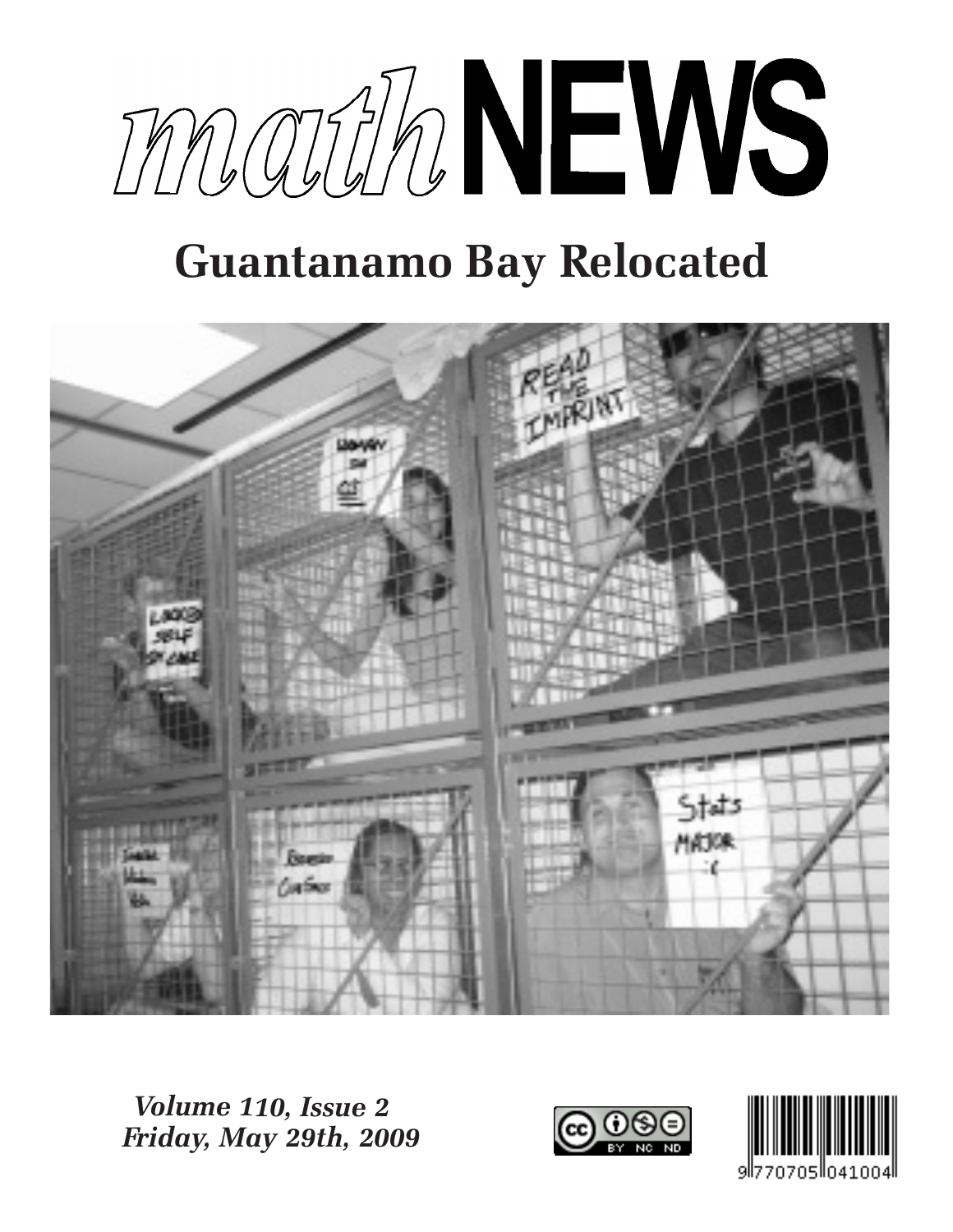### *look***AHEAD**

| mathNEWS             |                                                |  |  |  |  |
|----------------------|------------------------------------------------|--|--|--|--|
| May 29               | The comical mathNEWS issues gets us            |  |  |  |  |
|                      | trapped in a jail.                             |  |  |  |  |
| June 08              | The Writers of the Hexagonal Table             |  |  |  |  |
|                      | convene to create                              |  |  |  |  |
| issue 3.             |                                                |  |  |  |  |
| <u> MathSoc</u>      |                                                |  |  |  |  |
| June 08              | Pi misaproximation day                         |  |  |  |  |
| Tuesdays             | Movie Nights 7:00 in comfy                     |  |  |  |  |
| Thursdays            | Games Nights 6:30 in comfy                     |  |  |  |  |
| <u> Math Faculty</u> |                                                |  |  |  |  |
|                      | Questions about these? See an Academic Advisor |  |  |  |  |
| Ongoing              | Math faculty declares mathNEWS to-             |  |  |  |  |
| tally                | awesome                                        |  |  |  |  |
| <b>CECS</b>          |                                                |  |  |  |  |
| Last week            | First round of job postings closed             |  |  |  |  |
| June 2-18            | First round of Interviews                      |  |  |  |  |
| Ongoing              | Many many workshops, see them all at           |  |  |  |  |
|                      | http://www.cecs.uwaterloo.ca/students/         |  |  |  |  |
| <b>Miscellaneous</b> |                                                |  |  |  |  |
| June 04              | Angelina Jolie's birthday                      |  |  |  |  |
| June 07              | The first crusade begins (1099)                |  |  |  |  |
|                      |                                                |  |  |  |  |

### **It Started Violently…**

… With Kill Bill Volume 1 and 2 at the MathSoc movie night this past Tuesday, the 26th, starting at 7PM. Free food was served to those who attended the first night of the term. However, for those that missed out, don't be alarmed! Free food is served every MathSoc movie night, and there will be many more violence or romance (Note: That is not an exclusive or) filled nights in the future! Every Tuesday night in the MC Comfy lounge at 7PM.

This coming Tuesday, the 2nd, don't miss out on the classics Casablanca and Citizen Kane, starting at 7PM in the MC Comfy lounge!

Suggestions welcome at movies@mathsoc.uwaterloo.ca! Remember: FREE food and FREE movies. Who would miss out on that?

MathSoc Movie Director

#### **ISSN 0705—0410**

*math*NEWS is normally a fortnightly publication funded by and responsible to the undergraduate math students of the University of Waterloo, as represented by the Mathematics Society of the University of Waterloo, hereafter referred to as MathSoc. *math*NEWS is editorially independent of MathSoc. Content is the responsibility of the *math*NEWS editors; however, any opinions expressed herein are those of the authors and not necessarily those of MathSoc or *math-*NEWS. Current and back issues of *math*NEWS are available electronically via the World Wide Web at http://www.mathnews.uwaterloo.ca/. Send your correspondence to: *math*NEWS, MC3046, University of Waterloo, 200 University Ave. W., Waterloo, Ontario, Canada, N2L 3G1, or to userid math-

news@student.math.uwaterloo.ca on the Internet. This work is licensed under the Creative Commons Attribution-Noncommercial-No Derivative Works 2.5 Canada License. To view a copy of this license, visit http://creativecommons.org/licenses/by-nc-nd/2.5/ca/ or send a letter to Creative Commons, 559 Nathan Abbott Way, Stanford, California 94305, USA. Terms may be renegotiated by contacting the editor(s).

The editor(s): Athos, Pothos, Aramis: Rami Finkelshtein, John Stevenson, John Baxter

### *mast***HEAD**

To Whom This May Concern,

In lighter news, the suspects in custody are now confirmed dead. Wait, what? *math*NEWS? Again? Damnit!

Another *math*NEWS, another *mast*HEAD! I was tempted to write a quick article about France, but it would seriously be the most racist thing ever printed. Well, at least since the last issue. My articles weren't that racist, unless you are a small Asian girl and-or Mexican. (Yes, I know and-or means the same thing as or, being inclusive, but what if an artsie gets a hold of the paper? How long does it take to convince them of the correct use of logical operators in language?) Seriously though, I know it was racist. I know it was tasteless. Stop bothering me. I'm busy. Editing *math*NEWS. \*sobs\*

\*regains composure\* So, where were we? Yes, another *math-*NEWS, another *mast*HEAD! Grab some Powerthirst and a spot by the fire, and prepare yourself for some seriously trivial writing! You will read as fast as KENYANS!

Also, there's a zombie on your lawn.

#### *mast***HEAD question: "ZOMBIES!! What do you do?"**

*"I'd first check what kind of zombies they were and them arm myself with their Achilles heel. Of course, I'd be eaten by then."* (42)

*"Protect the King! Hee Ho!"* (The Hee Ho)

*"Kill them with plants! Sting them! Flower Power!"* (The Queen Bee)

*"Start singing 'We can't take down umbrella, ella, ella, brains, brains, brains…"* (jzee)

*"I eated it. '-w- "* (o\_o)

*"History says: shotgun + chainsaw."* (The Unnatural Historian)

*"Grab a gun, spot another gun-toting stranded soul on a rooftop and have target practice."* (snippet)

*"Sell my annuities, flush my process table, and hope for the best!"* (j2simpso)

*"The flowers are a lie."* (Nadz)

*"Hunger for the flesh of the living"…* (inXSE)

*"Find three friends and make my way to Mercy Hospital."* (Angelo)

*"Get them to edit my* math*NEWS articles."* (Tbor)

*"THRILLER!!"* (StaticEd)

ImpulsEd *"I'd choose buttercup, the manliest of flowers!"*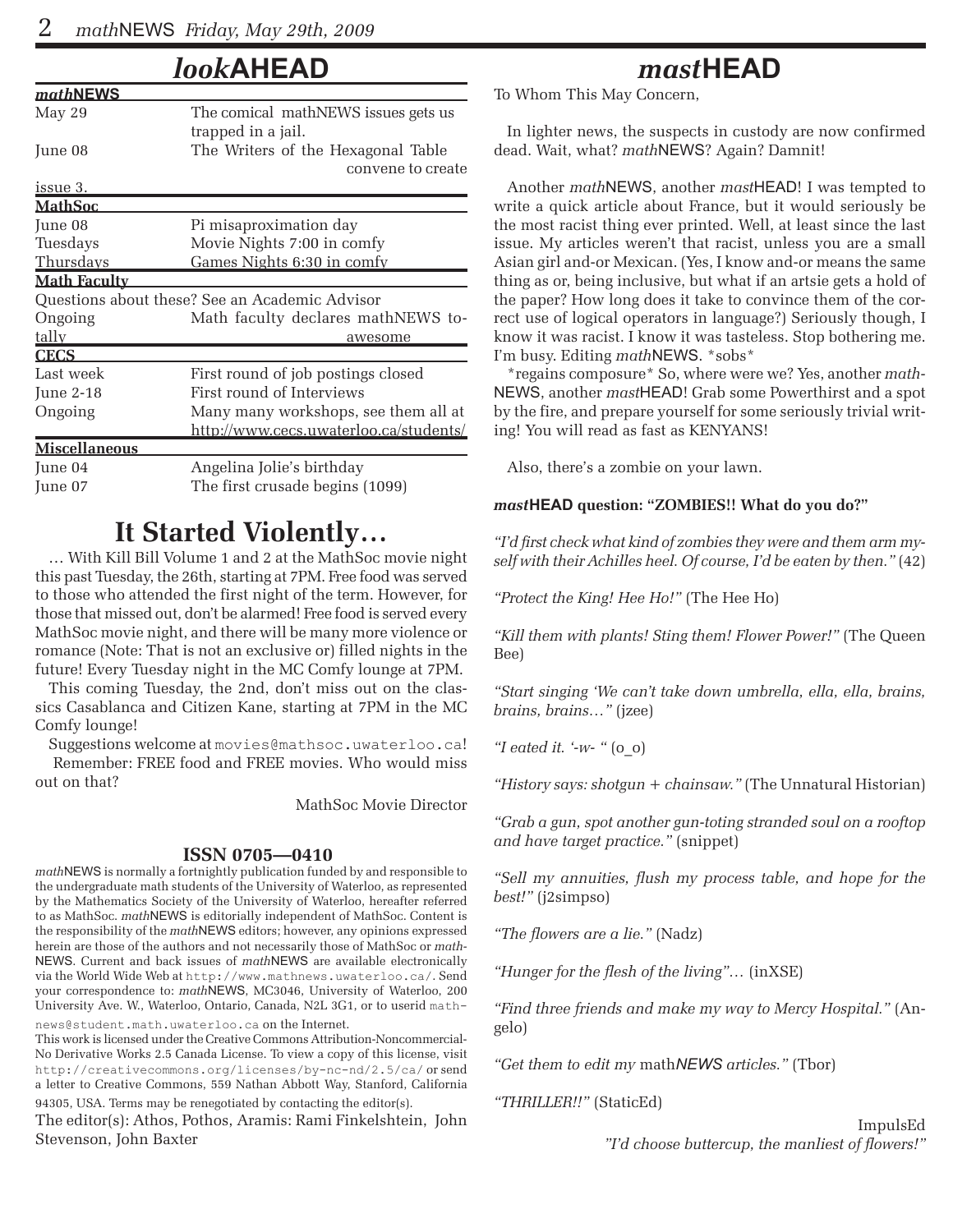### **PrezSez: Pi Misapproximation Day**

#### *Because your president is blonde...*

As some of you may have noticed, contrary to what I wrote in the last issue of *math*NEWS, Pi Approximation Day is **not** actually on June 7th. But, luckily for all of us, being President is all about covering your blunders with phrases that start with "Of course I meant to..." So on Monday, June 8th (even more approximately), MathSoc shall be holding a Pi Misapproximation Day in honour of this occurence!

But wait, it gets better! By the time you read this, the Math-Soc budget meeting will have been over, which means that the MathSoc dollars have been distributed among clubs, directors, and events in order to bring more entertainment to your student life. Also, we have some awesome publicity directors, who will be working hard to make sure you hear all about our events and other going-ons: so check out the whiteboard on the third floor, stop to read the pinkboard posters, and drop by the MathSoc office (MC3038) to sign-up for the mailing list.

A few consistent events to watch for are Movies Nights - Tuesdays at 7pm in the Comfy - and Game Nights - Thursdays at 6:30pm in the Comfy, both full of fun people and yummy (and free) food. So come out to relax from your homework and maybe even try a few new things and make a few new friends. Math has lots of really cool people in the faculty!  $=$ )

> Cheers for now, Nadia Novikova

### **WiMugrad Update**

So it's a start of a new term, and we have recently elected all of our executives.

- Co-Chairs: Kendra Liu, Yvonne Chan
- VP Internal: Vanessa Wan, Arpita Patel
- VP Marketing: Zi Zhang
- VP Communication: Jasmine Chan
- VP Administration: Ritika Bhargava

Be sure to watch for our future events throughout this term! Everyone is invited! If you're interested in being involved in WiMugrad, e-mail us at wimugrad@gmail.com, help is always needed! WiMugrad isn't only opened to the girls, guys are just as welcome!

#### WiMugrad Have a great Spring'09. **Software and Innovation**

### *A 20 Year Perspective*

The 2009 Graham Medal seminar will be held in DC1302 on June 11. The guest speaker is the winner of the 2009 J.W.Graham Medal, Craig Eilser. He is the CORPORATE VICE PRESIDENT, ENTERTAINMENT CLIENT SOFTWARE at MICROSOFT COR-PORATION. He will speak on Software and Innovation: A 20 Year Perspective.

 Register by email mathalumni@uwaterloo.ca or call (519)888- 4567 ext. 37747

### **CSC Flash**

*Almost as cool as the CSC em-dash... whatever that is.*

Spring has sprung, the grass is green... the CSC is actually clean! It's not a myth, the CSC has undergone some spring cleaning and is ready to welcome chairbeings of every kind to its little slice of MC space. We've scheduled lots of fun pursuits for the amusement of many so here we go:

- [Code] Party Like It's 1999! Relive the grip of worldwide technological mass hysteria! Well, you can pretend it's 1999 if you're insane enough or on the same stuff as some of our more "special" members. Come out and work on assignments, side projects, Hello World in the most obscure languages in existence, replacing an entire trivial pursuit deck with questions about obfuscated C and arguing with at least three people about each one (why not? You have all night!), or just chill with our various life forms. It's happening all night (for our more hardcore life forms) in the Comfy Lounge on Friday, June 5th. Keep an eye out for posters proclaiming the time or check out the website (csclub.uwaterloo.ca).
- Help! I'm being **pwned**! *(Don't worry, you only printed your working directory)* That's why our resident tutoritalian kspaans is hosting Unix 101. He'll tell you what those seemingly random combinations of 5 or less letters do so that you don't think the command cd opens your CD drive. Time and place TBA, but I can tell you that it's on Tuesday, June 2nd. In case you didn't read it the first time, look out for informational posters or take a glance at the website (csclub.uwaterloo.ca).
- • Upcoming events our planning types have only conceptualized in the sketchiest reaches of their sketchy minds (for extra-sketchy goodness!): SciFi night (more specific activities TBA) and SIGGRAPH night (wherein we watch some cool DVDs with some pretty pictures). Information will be on the website as soon as (a) someone invents a brain-to-website device or (b) our event detail generators activate the devices between the chair and keyboard. Again, the website is csclub.uwaterloo.ca.

## Calum T. Dalek **MCTF is not happening Expact dinaire**<br>**Sunday**

### *Especially not at 11:59pm in Comfy*

We are once again not affirming that Math Capture the Flag does not in fact not happen, and this absence of existance is most poignant this Sunday at 11:59pm in front of the comfy.

We cannot deny that there will not be any kind of Capture the Flag type events played in the MC at the especially specified time shortly before Midnight on Sunday. The mere concept of such a thing is patently silly, and there is absolutely no need to turn up at the Comfy to be certain of their non-existance.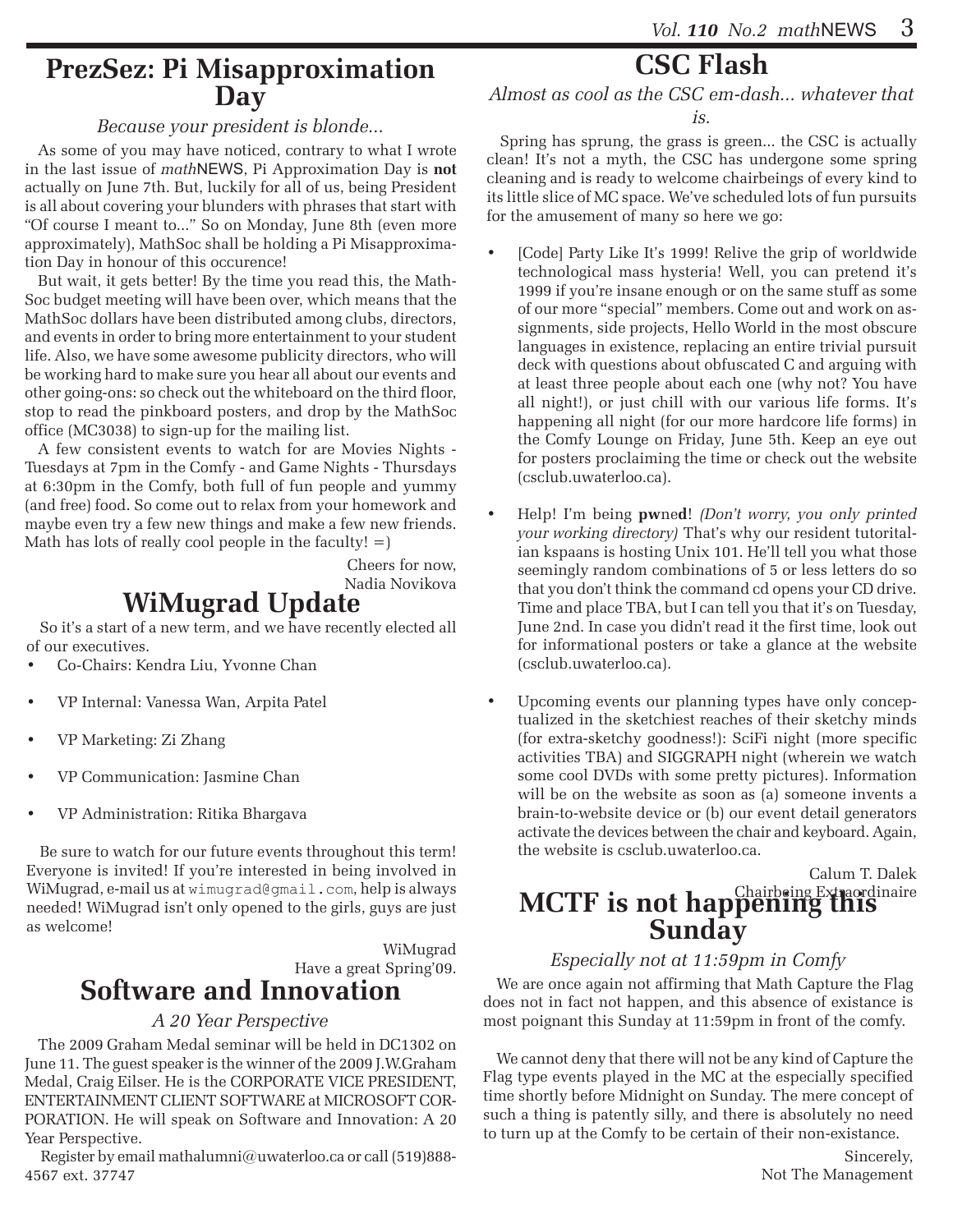# **Annoying Things Your Professors Do** Dear professor. Let me start by saying that I really do appre-<br>Vour assignment! Now, I'm

ciate that you put up with all my quirks and teach me all that boring stuff (and don't fall asleep before I do). But enough is enough - I cannot put up with your quirks any longer. So listen up, and listen up now, and if you want to still have a sane student in your front row before the end of the term, fix it up!

- 1. **Show up late to class.** Seriously. Yeah, I get it. You had "meetings" - that's what they call it now. But if it's the third week of classes, "I forgot what time this class starts" is just not going to cut it anymore! And let me continue: if you're late once, alright, I forgive you. But you like your cash inflow, and I like my knowledge inflow - so seriously, set your alarm for five minutes earlier and SHOW UP TO CLASS ON TIME. After all, I made it, even though my previous class just ended on the other side of campus (and your office is in the next building over).
- 2. **Keeping the class late... because they were late!** Alright, so we're working on a schedule here: 10 minutes after your class ends, I've got a class on the other end of campus. Which means that, even if I run, I need the full 10 minutes to get there. If you have a problem with that, please discuss it with the registrar: I wasn't the one who set up my timetable. If I **did** have a chance to make my own timetable, it would have no morning classes, hour-long breaks, and free coffee (just like yours does!).
- 3. **Getting upset when students leave class after the class time ends.** Yes, you're still teaching. But you're 10 minutes over the class finishing time, which means I'm now 10 minutes late for my next class. Now, if what you were talking about was truly captivating (try any Fundamental Theorem, or the Axiom of Choice while you're at it), then I'd suck it up and stay (the chances of my next class being particularly exciting are just as low as in your class). But if I know what you're talking about, yes I will pack up my books and leave. And when half of the class gets up and walks out behind me, it probably means they're also late to the same class I'm going to. You know what that means? Stop teaching. Oh, and don't be late next time.
- 4. **Giving assignments on material you haven't taught yet.** You know why I show up to lectures? So you can teach me shit. If you put shit on an assignment and tell me to go "read the textbook and figure it out," that's not exactly teaching. If the class is behind, then hold up on the assignments, it's not that complicated (Changing the due date in your file will take an average of five clicks per assignment - that's five clicks per week. In the grand scheme of things, I don't think you'll even recall the "extra work" you put in.) But telling me to go and figure it out sounds like "I'm too lazy to teach this right now." Teach, or don't test.
- 5. **Assuming students won't be bored in class after learning your lecture by trying to do your assignment**. Yup, I learned your material. I happen to like the 2% to my final mark that this assignment gets, thank you very much. But NOW you decide to go and give the right lecture - sorry buddy, I already know what you're teaching because I wrote

your assignment! Now, I'm gonna sit in the front row and yawn loudly in display of my lack of appreciation for having to do the assignment on the material you didn't teach in the first place. To avoid the yawns and glares, teach before you give the assignment. Try it - it really works!

- 6. **Assigning assignments "so you can learn" and enforcing marks and deadlines.** If you want students to "learn at their own pace" and "practice enough to learn the course material well", that's all fine and dandy. Give us lots of questions, solutions, and then feel free to laugh at the losers who don't take advantage of opportunities. But let's make something very clear: if you've made this paper worth marks and gave me a deadline, then it is NOT extra credit. It is NOT for enrichment, and it is NOT meant to be done "on my own time." It means it's worth marks, and I will read the textbook, stay up 'til 4am, and rip my hair out trying to finish it on time. If you then proceed to tell me that you assign the questions "for enrichment," damn right I'll be pissed off. If you're offering me marks, I want all of them; if you're offering me enrichment to my knowledge, then I don't want to be judged while doing it.
- 7. **Not giving a week to do an assignment.** Yeah, you know me well, I will definitely do the assignment on the night before it's due, even if it means staying up 'til 4am. But try, just try, to assign a deadline less than a week, and you bet I will whine and scream and rant until you extend it: it's a matter of principle. Because OF COURSE I will be doing my assignment on the weekend, so just to prevent wasting class time, just give me the weekend to do the damn thing. Trust me, there's one of you, and there's fifty of us: we're louder. You can't win.
- 8. **Considering putting up lecture slides on ACE substitutes teaching.** Newsflash: it doesn't. Oh, and putting up lecture slides on ACE, then putting them up on your overhead during lecture (while saying nothing) is STILL not teaching. Teaching is all about explaining how the heck that volcano-look-a-like graph made it onto your slides in the first place. Opening your mouth might help.
- 9. **Bringing in substitute profs.** You're off to a conference that's cool. You'll be back in a week, and you'll be missed. And you left us with a surprise present, a substitute prof! Now, I remember the days of elementary school, where the game of "Drive Your Substitute Wild" was quite popular we'd switch names, run around the class, throw paper balls at the back of their heads, and refuse to listen under any circumstances. But guess what? We grew up. And now we want to learn. So if you throw us an (a) incompetent prof who wastes our - and then your - time, or (b) very competent prof who looks at your notes, screams "what kind of idiot wrote this," and proceeds to teach us an easier and more effective method that just confuses your marker, then please be prepared to deal with the consequences. Better yet, just send in our grad marker to teach: we will tell him/ her exactly what we need to know!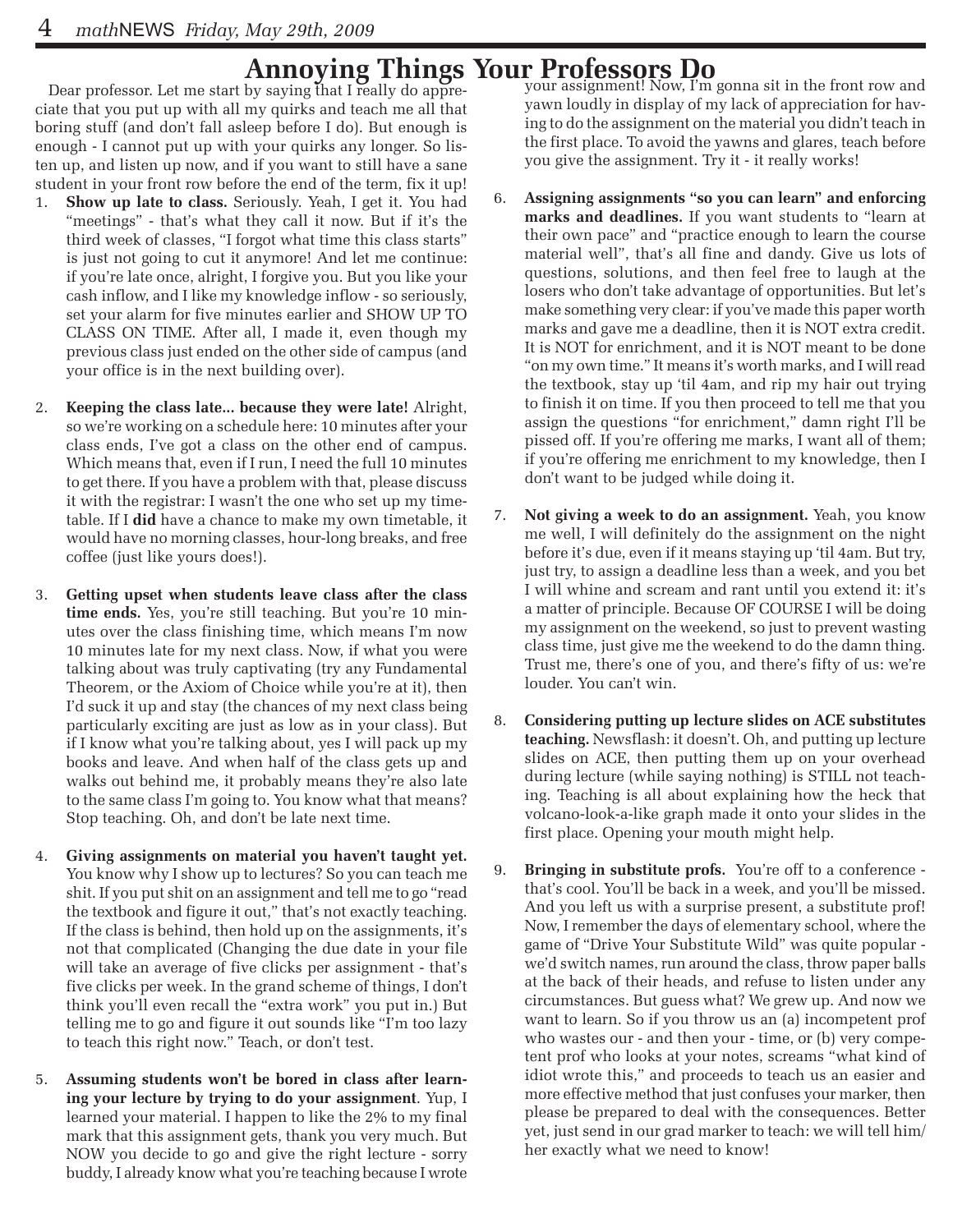- 10. **Forgetting their supplies.** Do you teach in a room with a blackboard or a whiteboard? Chances are, you'll need something to write with. Are you using an overhead? Chances are, you'll prefer laser pointer or pointing stick. Please have all those ready on hand, and a back-up plan in case they fail. Back in first year, I used to carry on me whiteboard markers, chalk, and a laser pointer, but I no longer embarass myself with being able to take those out of my backpack when you run out. So seriously, bring your own, I'm the one on a student's budget here. Oh and, another hint: to test your whiteboard marker, write on the board, step to the BACK of the classroom, and try reading what you wrote. If you can't see it, chances are I can't see it in class either.
- 11. **Giving vague instructions for handing in assignments.** Ok, I don't really know where "the drop box in E2" or the "fourth floor box" is, or I know where several boxes fitting that description are and wish that I could find one with the correct class label. Furthermore, I don't know how to "hand to [you] in class Monday" if I only have class with you on Thursdays, nor exactly what time "before midday" is. Please, please don't make the rush of handing in assignments more painful by not labelling drop boxes, assigning hand-in times when all the building doors are locked, or through other confusing instructions for getting in assignments. A bit of clarity can go a long way (aka a long way to your marker's office).
- 12. And a final one, **learn English**. Now, I didn't think I'd have to mention that one in this article, but turns out that there are different ways to not know English. Apparently, zeta and theta and eta shouldn't sound the same: make up your mind by drawing one on the board, and repeating it slowly several times. Define your squigglies verbally and visually before launching into a lecture to prevent the students from getting lost, frustrated, and blaming you for incompetence. Again, a bit of clarity can go a long way.

So hopefully some of the above can give you a few points and help us have a painless and stress-less term, and make sure I don't do prematurely bald by pulling all my hair out in class. In any case, hairballs on your classroom floor are probably a good reason to go through your office, dust off this issue of *math*NEWS and reread my advice. Until we meet again!

# The Front-Row Student **Join MEF Funding Council!**

If you're looking for a great way to get involved in school affairs, or just interested in seeing how the money from the Math Endowment is spent, then you should sign up to be on the Mathematics Endowment Fund Council! Volunteer opportunities also include being a member of the board, or even the fund director. How to sign up? You can pick up a form outside of MC3028 to be on the funding committee or print one off online from http:// www.student.math.uwaterloo.ca/~mefcom/home. Leave your mark on the school by signing up today.

> Michaelangelo Finistauri MEF Director, S09

### **Open-Ended RPGs**

*Where Fallout 3 Falls Short*

My goal is to discuss what makes a quality Role Playing Game. Even this category can be broad and unspecific; I will therefore mainly discuss open-ended RPGs. Secondarily, I will be criticizing Fallout 3 as such a game. A few important qualities are:

- Open-endedness (less trivial than it may sound)
- Potential possession of property
- • Romance

Open-endedness (OE) is indeed obvious; surely every openended RPG has this quality. But do they? Upon closer examination, most OE RPGs contain a story, supposedly hidden by the fact that there are many side-quests to keep you occupied. An example of this would be Fallout 3. If your only interest is the story, you won't be playing the game for very long at all. In order to counter-balance this, they present the player with a massive number of side-quests. These quests are then used to develop the player's character in so far as he/she gains experience, and gains some reputation as being evil or good. Yet these side-quests begin to feel meaningless as the story unravels. Few players would actually want to help a boy find his family when they can save the world instead.

Mass Effect has a more obvious issue with this. I was offered \$500 for performing some sort of illegal black-market job, yet I was earning more than \$1000 for each enemy I killed. If the side-quests feel meaningless, than the supposedly OE RPG becomes a story-driven RPG. And while this is not necessarily a bad thing, the game tends to wrap up very quickly .The player is left with the feeling that they could have played more if they were given the proper motivation.

Next, the potential for possession of property. This is something which is sorely lacking in many OE RPGs. Once again using Fallout 3 as an example, there is an important side-quest where the player can earn a house depending on their fulfillment of the quest, be it evil or good. Yet there are no more opportunities for the acquisition of property. The player's house becomes a place to save the game safely, and to dump their belongings. A much better example is Fable 2, where the player can purchase entire towns, rent out buildings for money, etc.

Lastly, if there is any specific quality an RPG can have which truly brings a person into the game, it is that the game must develop characters and allow for the possibility of a romance. In this case, Fallout 3 fails miserably. If the player begins the game as a male, a female best-friend character is introduced. There is then no possibility whatsoever of having any hint of a relationship. In fact, Mass Effect trumps Fallout 3 in this respect. At some point, a person gets tired of simply running around and killing irradiated animals. Something more is needed to bind the player to the game, and romance supplies this.

To be sure, there are more qualities that an open-ended RPG should possess. These are a few of the important ones, and I believe that I have shown that Fallout 3 falls short on at least two of these. Perhaps a reconsideration for 2008 Game of the Year is called for.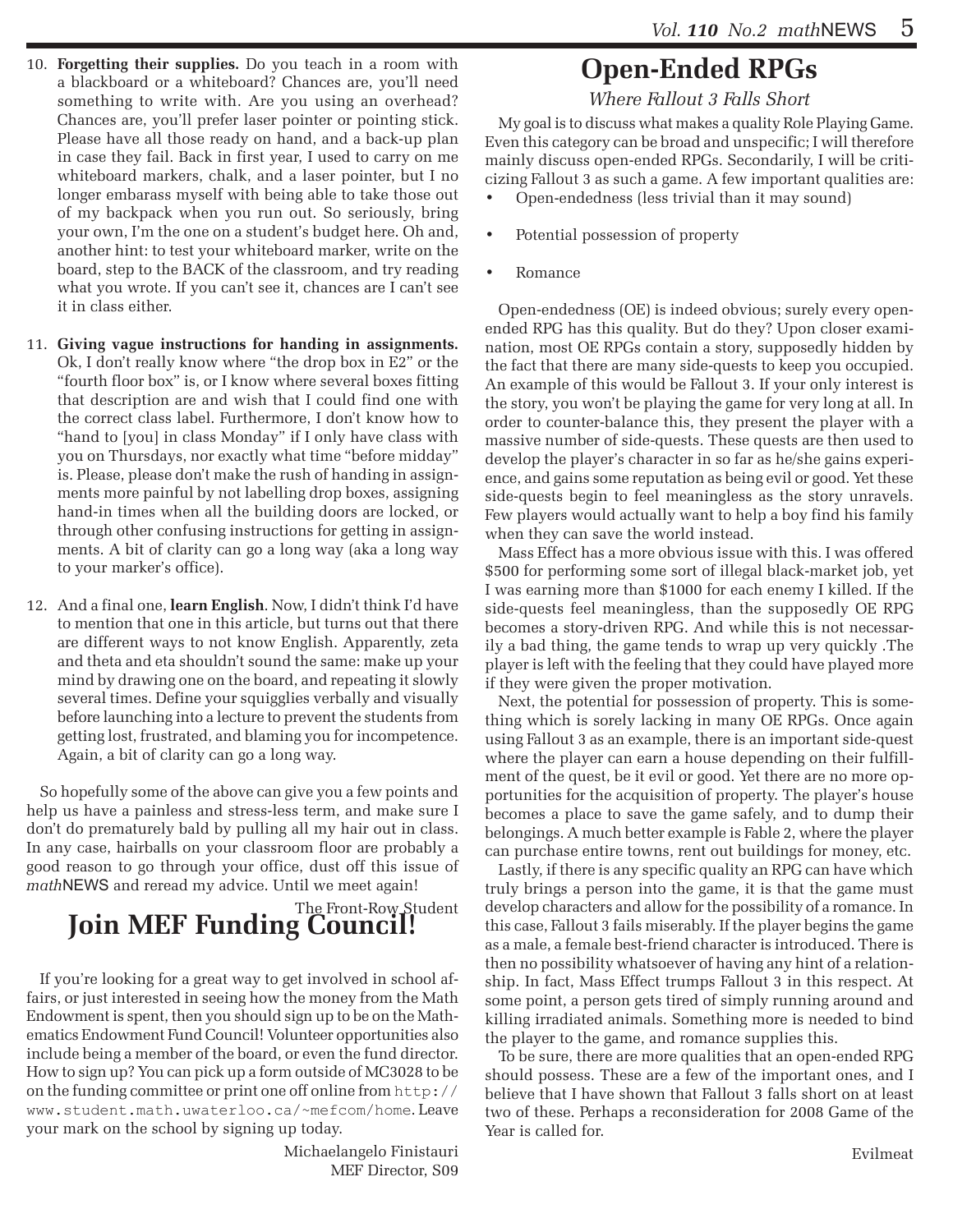Who heard that song for the first time just now? Your lives are  $\bm{proj}\mathbf{QUOTS}$ blessed!

McCarthy, MUS140

Mr. Absolutely Nice Guy looks a little homeless.

Greenaway, PSYCH101

Watson, among other things, was having an affair with his secretary.

Greenaway, PSYCH101

[Regarding sleep cycles and pregnancy] Same thing happens in menopause... except you don't get a baby.

Greenaway, PSYCH101

I have a cat. I like spending time with my cat. Yes, I am a crazy cat lady.

Kierstead, CS246

There is a little work done by the compiler. Blah, blah, blah, black magic.

Kierstead, CS246

[About using commas in C++ arithmetic] It's like a shotgun. Only skilled, trained people should use it.

Kierstead, CS246

Aargh! Thinking hurts! Make it stop!

Kierstead, CS246

Friendship is not transitive.

Kierstead, CS246

Friends are good friends. They known everything about you... They know who is on your naughty and nice lists.

Kierstead, CS246

23 is our approximation of infinity.

Orchard, CS370

[Regarding soft vs hard inequalities] I don't think I'm going to be that fussy... unless the marks in the course are too high.

Orchard, CS370

[After spending 10 minutes on an example] I'm not actually sure why that case is relevant...

Orchard, CS370

For every person fired, laid off, or fallen into the machinery in the month of April...

Smith, ECON102

Yes, you can express math concepts in English, a concept foreign to your math profs.

Smith, ECON102

I feel like I'm in a world where up is down and down is up. Or the world of quantum mechanics.

Smith, ECON102

In America, they do not sleep; they have too many Starbucks shops.

Smith, ECON102

I think the answer to your question is no, but I'm not sure what the question is.

Orchard, CS370

Thank god I have you to shout at tonight, or I'd have to consume an incredible amount of recreational alcohol.

Smith, ECON102

In America they said 'We'll get a black president when pigs fly!' and sure enough, less than 100 days after he was elected, Swine Flu!

Orchard, CS370

So let me define this just in case there's any cobwebs in memory, or leftover bits of alcohol from the weekend.

Sakhr, AMATH261

So what is "heat", apart from its meaning in animal physiology? Miskovic, AMATH353

Since I still know nothing about this function, I might as well multiply it by an unknown constant!

Miskovic, AMATH353

This stupid (n) is called a de..? di..? da..? du! A dummy variable! Miskovic, AMATH353

If you count subsets as sequences, you'll get a really small mark. You all know calculus. You're familiar with epsilon, right?

MacKay, STAT230

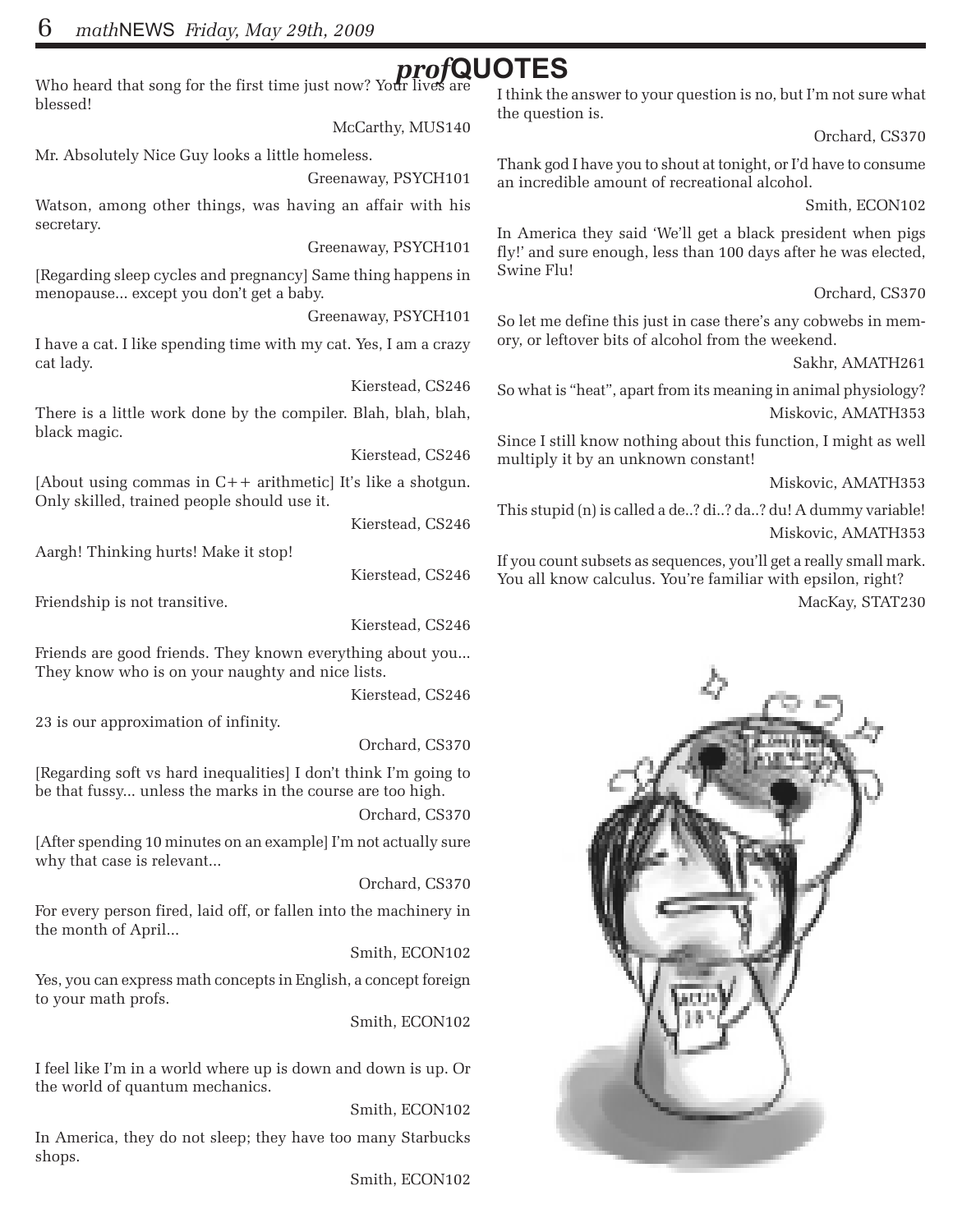### **Unnatural History**

*Null Errors*

In the beginning... there was Null. Nada, Zip, Nothing, Ix-Nay on the 's' part. In Null, there was nothing to do. And for a time... it was good. The Creator (call him Bob) then grew bored. Bob spoke and did creatory things And out of the Null, Bob begat the One Bob could create anything from the One. And for a time... it was good. But the One was hard to write. And while everything could be created with it, One needed to remember any sequence of Ones was. So Bob had One beget Zero. Thus sequences that were a bajillion Ones, Were now a half bajillion Ones and Zeroes. And for a time... it was good. Bob was concerned, for there was too much to remember And things were ill-specified. So Bob created programmers to specify things, With strange names like Turing, Torvalds, Gates, and Wozniak And Bob was happy, since he was lazy. And for a time... it was good. But soon, Bob grew pointy haired. And the programmers were dissatisfied with the way he managed. Except Gates, who made unto Bob an Avatar.

 And then Bob was overthrown, even by Gates for he was greedy. And from the basic Units of Trees, Lists, Arrays, and Hashes, Gates built a mighty empire on top of Bob's Creation.

However, Bob had a trick up his disposed sleeve.

 Bob gathered the Null from before One, and cast it at the programmers

 Null objects, Null references, and Null pointers, were unleashed And to this day, haunt programmers the world over.

The Unnatural Historian



### **There's a 0 in my Ln()**

*To the tune of "There's a Zombie on your Lawn" from Plants vs. Zombies.*

#### **Chorus**

There's a 0 in my  $\ln($ , there's a 0 in my  $\ln($ ). There's a 0 in my  $ln($ ), don't want a 0 in my  $ln($ ).

I know your range: real, large or small. You are the inverse of exponential. When you're together you are just 1. I'm just a small value, but see Me reach negative infinity. You like the range of it, we don't like support.

I used to have base e. (Have base e) There's inverse in my head. (Inverse head) I have infinite support. (Infinite support) We are undefinied!

#### **Chorus**

Maybe it's time to re-evaluate I know you have a lot of things to equate. ln()s are quite great for solving powers. I'm bigger than zero so it don't matter, You're not, so things can't get badder. We're all screwed since it's now undefined.

I'm made by Mercator. (Who's Mercator?) There's a slope on my graph. (On his graph.) I differentiate. (Oh no no no no) We are undefined!

#### **Chorus**

Angelo

### **Bug of the Fortnight**

My apologies for the delay in writing a new bug of the fortnight. As it would appear, bug of the fortnight takes places less often than every fortnight. Therefore, from now on, this section will be called Bug of the Random. In any event, take a look at the following code snippet in C# and determine what horror lies in the code:

```
public class foo {
      public foo(string foo,string bar)
\left\{ \begin{array}{c} \end{array} \right.System.out.print(foo + \prime, \prime + bar);
 }
}
public class bar : foo { 
      public bar(string cookie) { 
     System.out.println(cookie); }
      public void testerFunc(ref type) { 
     type += " caramel cookie"; }
}
```
The Randomizer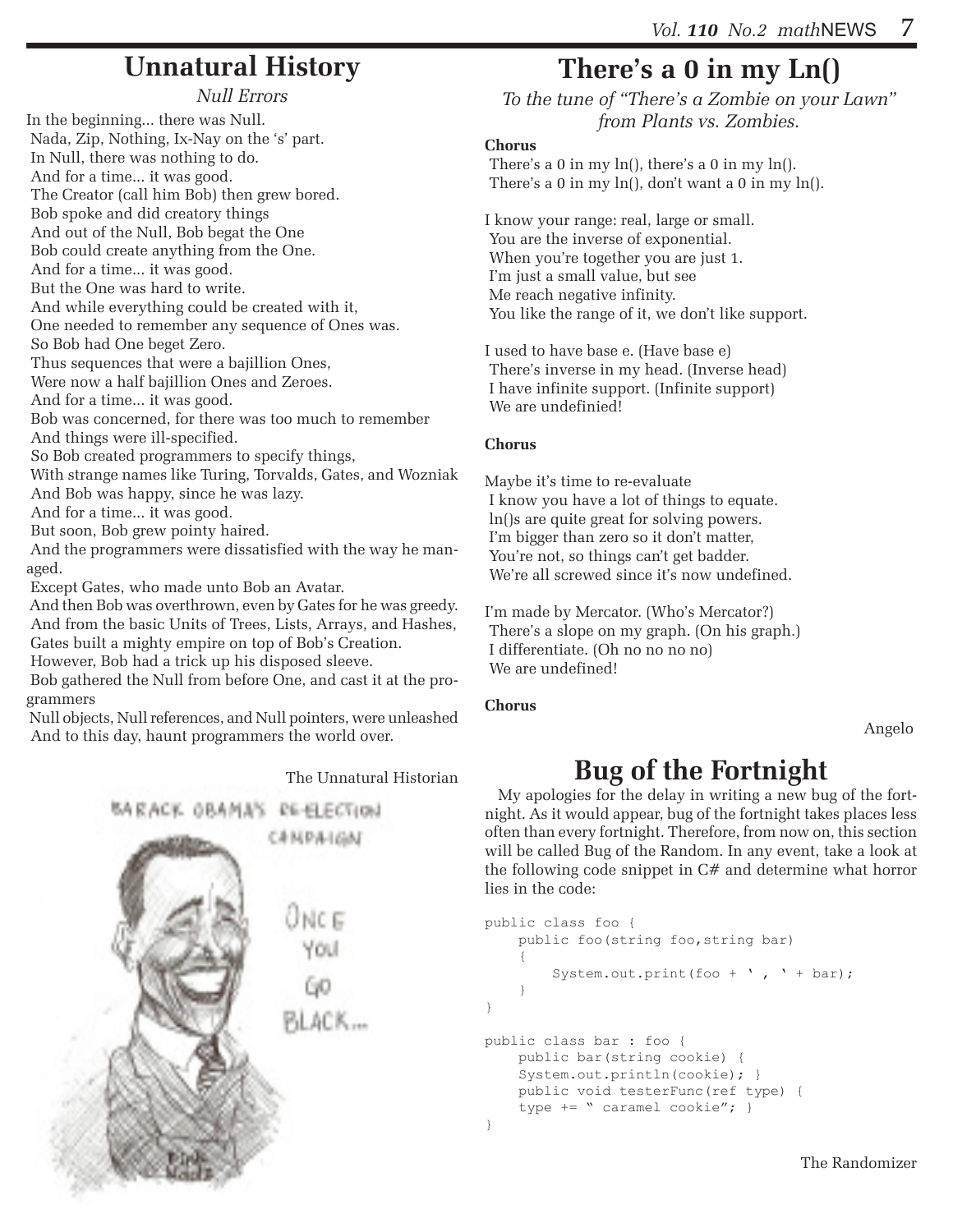**ACCOUNTING:** You realize that the electronic abacus has made the accounting profession obsolete, and the only **Peason PSCOPES** accountants are still hired is so that there's someone to blame when the numbers don't add up. You switch into Applied Math - an equally useless major, but at least you won't rot in jail.

Your lucky number:  $$80k$  income  $+$   $$60k$  expenses  $=$   $$10k$ profit.

**ACTSCI:** Your mother realized that Actuarial Sciences is just a fancy name for statistics and accounting, and now she doesn't love you anymore. She kicks you out of the house and you crash at a friend's place. Emotionally traumatized, you can no longer handle the pressures of a relationship and have a fight with your girlfriend over Skype. She coldly informs you that your tail probability is going to 0.

Your lucky number:  $P(|5 - e| > 0)$ 

**AHS:** One of your friends breaks his leg, so you apply your health science and put it in a cast for him. Your friend wanted to take advantage of free Canadian health care, but you insisted. The cast comes off after nine weeks, revealing his terribly misshapen leg. In a fit of rage, he rips off the leg and beats you to death with it.

Your lucky number: 6 feet under.

**AMATH:** After graduation, you land a job in the aerospace industry, working for Boeing. To your horror, you realize that your job is exactly like university - except that you'll get fired if you mess up. You spend the rest of your life crunching numbers, seeing psychologists, and stealing prescription painkillers from friends and relatives.

Your lucky number: 40 years of regret.

**ARTS:** You decide to major in English and minor in French, aiming for a government job translating parliamentary memos. The month before graduation, Quebec holds another referendum and secedes. You move there, figuring they'll need you to help them communicate with the rest of the world. As an English speaker, you are paid minimum wage and are required to live in a cardboard box.

Your lucky number: 8 francs/heure.

**BBA/BMATH:** You will meet a tall, dark stranger. He will propose a business venture in which the two of you wander uptown Waterloo, selling the watches you store in your trenchcoats. You will sense that this strange man is keeping something from you, but you can't turn down his lucrative offer. After several weeks, you find him dead in the gutter. You become the mobster kingpin of the watch-selling world.

Your lucky number: \$50 for a watch. \$20, are you crazy? No way I can sell for less than \$40. Alright, \$30, but you're breaking my balls here.

**C&O:** Discussion of Kirkman's schoolgirl problem makes you giggle. Unable to concentrate in class, you fail out and leave the university. No matter how hard you try, you can't stop thinking about the problem and Steiner triple systems. You gain a reputation as a lecherous old man, and are eventually arrested near a middle school.

Your lucky number:  $S(2, 3, 6t+3)$ **CS:** Ur 4|\| 31337 |-|4xx0r, 101. U u53 ur 1337 5kzi115 2 p\/\/|\|

 $3570$  \|i4, \| \| - | 0 831i3\/3 i7'5 4 |\|07| - | 3r (y84r |\|4g3|)|)0 |\|.  $7|-|3y\ 53|\rangle|||$  4|\| 455455i|\| 2 p\ $\mathcal{W}|\rangle$ | ur |\|008 455 4|\||)  $\left| \frac{-3 \text{ u} 535 (+ + 2 \text{ s} \cdot \text{007 u} i)} \right|$  | 7|-|3 f007,  $\left| \frac{0}{-1} \right|$  | 810 $\sqrt{5}$  $4\sqrt{4y}$  ur  $\sqrt{|}$ - $|013$  l3g!!!one

Your lucky number: 5318008 (rotated 180 degrees).

**ENG:** Your plan to steal the Tie next semester will fail, so don't even try. Put your effort into stealing the Boar. This is a task best suited for Mechanical engineers and the like - gate reduction and circuit analysis won't help you here. Remember, Porcellino casts +5 Getting Laid on whoever rubs his nose.

Your lucky number: Circa 1978.

**ES:** You and your classmates hold a rally, trying to get Environmental Science recognized as a real science. Al Gore shows up in a toga and tells the CKCO reporters that you invented global warming and the interwebs. Later over an organic beer, Al confesses that he's never felt this way about anyone before. You sue him for sexual harassment.

Your lucky number: A \$4 million settlement.

**MATHBUS:** You start a Ponzi scheme, tricking innocent people into investing in Chia pets. "They're big in Japan," you say. You are audited unexpectedly, and your investors are informed that the grass is greener on the other side. You flee to New Zealand, disguised as a sheep. A month later you become separated from the flock and are mauled by a wolf.

Your lucky numbers: 1, 3, 6, 10, 15, 21 ...

**MATHSCI:** You don't read very well, and thought that you were majoring in Thematic Sciences. While your portrayal of King Lear is greeted enthusiastically by your classmates, the professor fails you. You manage to find your way into an Arts program, and you are the happiest you have ever been. After graduation you are poor and live in a box.

Your lucky number: 3 crazy daughters.

**PMATH:** You are starting to question your choice of a major.

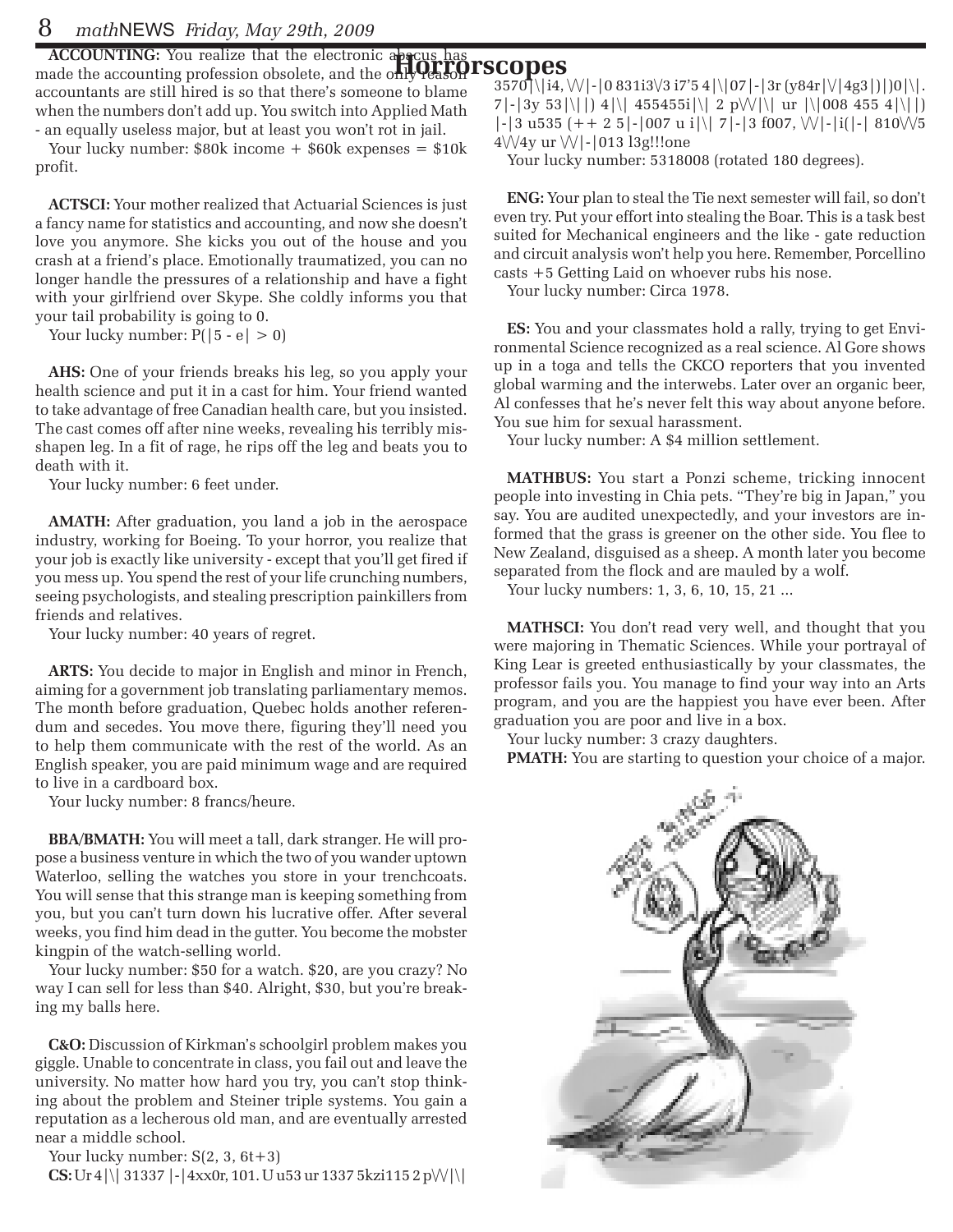You feel that the purity of your math has been tainted. All you want is to feel clean again, but no matter how many theorems you prove you feel no better. In your dreams you feverishly recite Fermat's Little Theorem one hundred times while clicking your heels together, and wake up wearing ruby slippers.

Your lucky number: 12 (base forty).

**SCI:** You decide to major in Physics and be engrossed in quantum entanglement theory. You discover a highly reliable method of quantum decoherence for all the molecules in a large area, and build a replicator. You replicate yourself, and spend the evening with yourself in a seedy hotel. You get up to leave at the same time, and realize to your mutual dread that you were about to head to the same home.

Your lucky number: h / 2

**SOFTENG:** You become really confused by the difference between the Engineering and Math notations for the square root of negative one. You never grasped the need for imaginary numbers anyways, at least not when you're going to spend the rest of your life writing requirements documents and UML diagrams. You drop into CS before 2B.

Your lucky number:  $V = (- (R^2))^{\wedge}(1/2)$ 

**STAT:** You squeeze in a biology course in an attempt to appear

### **WARNING: Horroscopes may not be scientifically correct.**

well-rounded. You calculate that the probability a single protein could form by chance under ideal conditions is approximately 1 in 10 $\degree$ 61. You try to tell everyone that there's no possible way they could actually exist, but are locked up in mental institution. Your lucky number: 20 amino acids.

**UNDECLARED:** You hate free hamburger day at Harvey's. It's hard enough for you to choose from a menu - how can you possibly be sure that you're really creating the hamburger Your Way? You wonder, "WWFSD?" (What Would Frank Sinatra Do?). This confuses you even more, and your hamburger ends up with only mayonnaise. You bite off more than you can chew, eat it up and spit it out.

Your lucky number: #1 hit songs.

inXSE

*You can read that as 'intense' or as 'in ecstasy', kids.*

### **Pickup Lines For ALL!**

Its summer, AGAIN! And for you guys out there, the girls in short shorts must be driving you wild. You're asking yourself, "How can I set myself apart at a bar?", I know that's what I'd inside of my pants.

ask, were it not for my crippling fear of alcohol, women, and pretty much anything that involves leaving my room.

The answer? Math pickup lines! Now, you're saying, "Greg [Not my name, but whatever], *math*NEWS has done tons of math pickup line articles before!" Well I say, "Piss off! I'm doing it, so read it!" Here is a list of my favourite pickup lines:

- Nice asymptote! *[I tried this one, the usual response is "That's right, you will get infinitly close but never touch this!" — RamEd.]*
- I may be being obtuse, but you're acute girl.
- Voulez vous Cauchy avec moi?
- My natural log is massive.
- I cardiod you.
- My vector space or yours?
- You have two nice maxima, mind if I solve for the minimum?
- I want to be the integral, so I'd be the area under your curves.
- Hey baby, let's go assume the parallel postulate.
- I wish I were your algebra homework, so I'd be really hard and you'd be doing me on your desk.
- I have a proof of the Riemann Hypothesis written on the
- I don't like my current girlfriend, mind if I do a yousubstitution?
- I can memorize any sequence of digits flawlessly. Don't believe me? Let's try it with your phone number.
- • My love for you is like the slope of a concave up function, because its always increasing.
- Your beauty cannot be spanned by a finite basis of vectors.
- You and I are like logarithms, add us together and we'll multiply.
- • I wish I was a derivative, so I'd be tangent to your curves.
- Hey babe, it looks like you're wearing the same pants as that girl over there, so lets just factor them out.
- You and I would add up better than a Riemann sum!
- Why don't we go back to my place? We can add a bed, subtract our clothes, divide your legs, and multiply!

Enjoy your summer, and whenever you get laid, think of *math*NEWS!

The Magnificent Kevin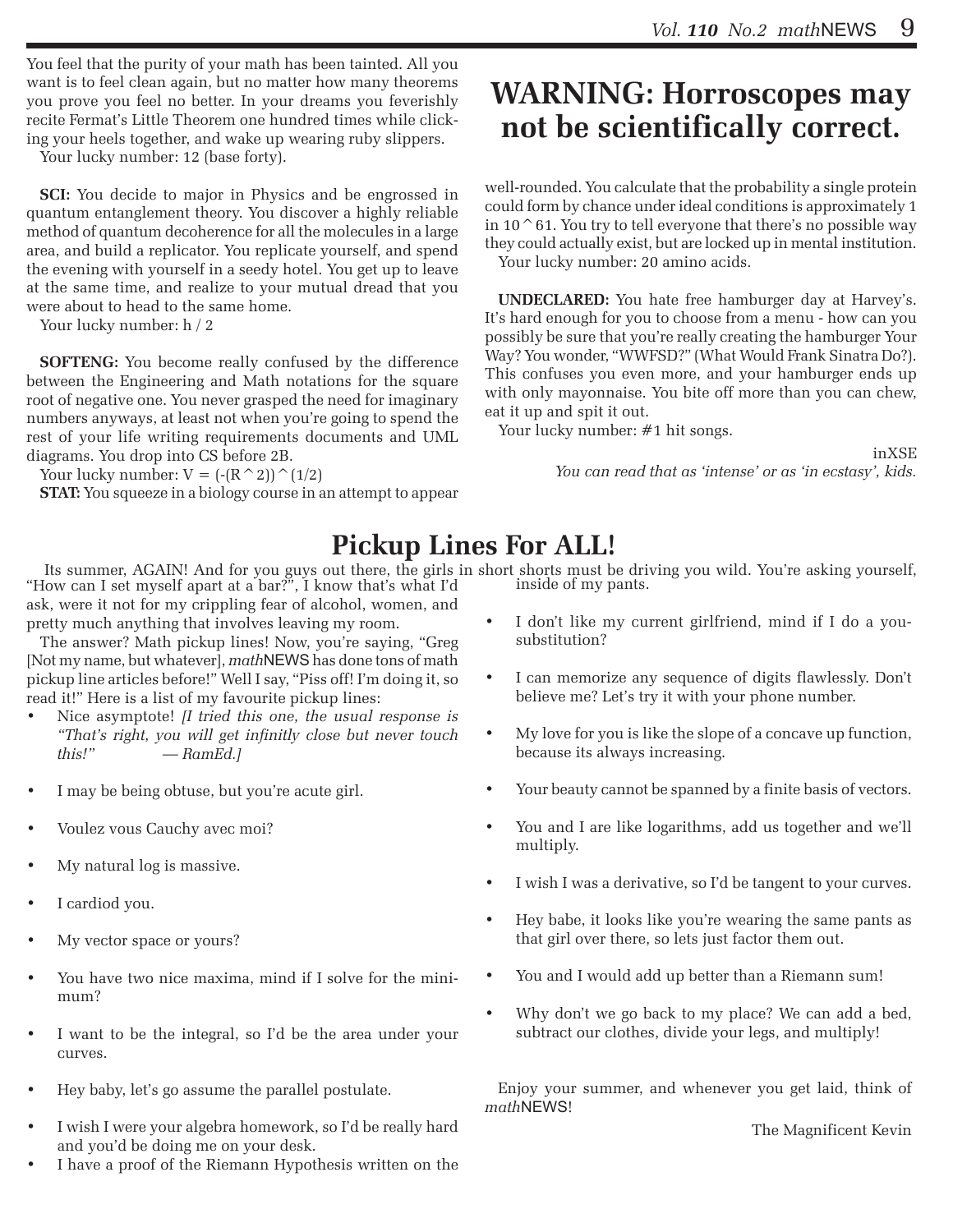## Hello my dear readers! **The colour, not the Fruit**

I hope you're having a great term up to now. I'm sure not! Anyway, I'm going to cut straight to this week's portion of my comedy routine. Remember, if you know anyone high up in mathSoc, hold them up for ransom in exchange for my comedy performance.

Ok, so here's a story that happened to me the other day. And this one actually happened. Yeah, I'll admit it, not every story I write is true, I tend to lie a lot. I should also mention the facts that I tend to repeat myself, I tend to contradict myself, I tend to repeat myself, I never contradict myself, and I tend to repeat myself.

Anyway, so as I was saying, I was trying to get to Toronto. So I went on the Greyhound, and I had to get to Charles Station because I missed the Greyhound that passed through the university. So I'm waiting for the bus, and the bus finally comes, but it doesn't say what bus it is, it's got "Have a Nice Day!" above the windshield instead of the bus. That doesn't help me! Stupid GRT.

Now, here's what I do, I pull off a Scooby Doo. I get on the mystery bus. Sadly, on the bus, I meet this friend of mine who likes to talk. She just talks so much, I totally forgot about the fact that I had no idea which bus I was on. Well, a while passes by, and finally my big-mouth friend gets off the bus. Then I realize I have no idea where I am. And I don't want to ask the driver, I'd look like an idiot. So I decide to ask the guy sitting across from me.

I ask him, "hey, where are we going?", so he looks at me weird, and then just moves to another seat. Isn't that rude? So I didn't know what to do. Then I noticed those booklets they have at the front of the bus with the times and stops, and finally realized I'm on the 12, which obviously doesn't get to Charles. It gets to Conestoga Mall. So eventually I get on the I-Express at Conestoga and actually make it to Charles Station, an hour after the Greyhound left.

At least it's summer though, the whole thing would've been much worse in winter.

I think I like the whole university thing much better during summer. All guys do, for obvious reasons. Hey, girls, if you don't want us looking at you, don't wear short-shorts. There's nothing more pretentious than a girl who wears hot clothes and then gives you an evil look when she realizes you're looking at her. By the way, I have no idea what pretentious means.

Besides, there's lots of other good stuff about summer. Like, you can walk around now. And see the wildlife of UW. The wildlife of UW consists primarily of geese, unfortunately. Is there a less beneficial animal on Earth? Geese are ugly, smelly, and loud. Kind of like Art students. And they do their stuff everywhere... I mean, come on, most animals go in the corner, or at cover it up in sand, or something. Geese just leave it all over the place. They're evil.

Then there are squirrels. They're so cute, aren't they? Well, as long as you don't get close and realize they're pretty much rats with a big tail. One thing I never understood- what do squirrels do in winter? They can't chill on the trees, they don't fly south... and I've never seen a squirrel dig a hole in the ground to hibernate or anything. They just disappear. I guess it's one of life's little mysteries, like why construction never ever ends. Ever.

I think the animals I like most on campus are the ducks. They're just cool. They do whatever they want, always getting to the most ridiculous places with no reasonable explanation. I'm pretty sure I once saw a duck in one of the small freaky rooms on the 6th floor of the MC. Ducks usually walk around in families, have you noticed that? There's the mom, and then the little ducks, and there's always this one little duck who gets away from the group. I once followed that little duck as he got lost, and eventually he turned around and asked "Are you my mummy?", I said yes, and I had a really nice dinner that night.

Orange Crush

### **Dirty Looks**

#### *Because not everything can be pretty*

Lately, I've been noticing that the proportion of people that are angry at you is proportional to how much power you actually have. When I first joined this "reputable" organization, I had no real work to do and no one really depended on me. As I began to take more and more of a leadership role I noticed something... People are assholes. Rancid assholes, that wish to stab you at every opportunity possible.

Now when you consider that 95 percent of communication is non verbal, you fall into a little problem of dirty looks. Not the kind of "good" dirty looks that you wish you would get from people other than your really ugly cousin.

Finishing that rant, here are the "types" of dirty looks I regularly get from other people:

The "I just caused you more work" look:

- while not necessarily a mean look, this is most certainly a dirty look. They know their actions caused you anguish and they have no issues with it. They are gaining pleasure from your misery, and are therefore evil.
- The "I am imagining stabbing you multiple times" look:
- This is the most common of the dirty looks. It involves squinting your eyes and releasing a small glare in the general direction of the target. Simple, effective and fun. Never a bad decision.
- The "I slept with your mother" look:
- This look has been a staple look since the dawn of the millenium (the previous one, not 2000). It is categorized by the shifty eyes with the added bonus of a nice little look of "holier than thou".
- The "We had one wonderful night and then you slept with my sister" look:
- This one is slightly reminisant of the "stabbing multiple times" look but with the added lightness of sexual gratification.

Hmmm, after getting dirty looks like these from just about everyone at the production gathering, I am thinking I should end this article.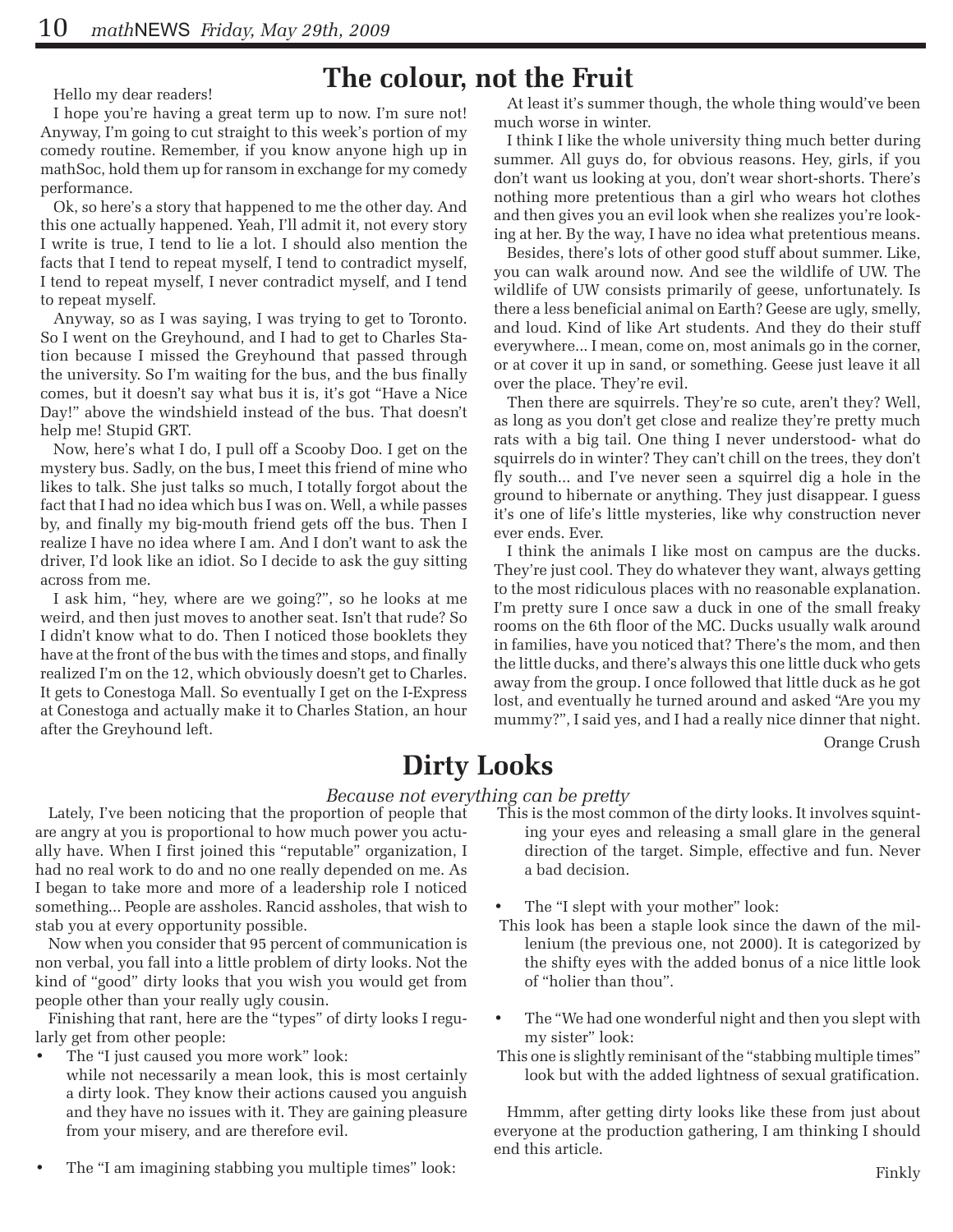### **Interesting Math**

*Koch Snowflake*

This fractal curve is quite easy to describe, and has an amazing property. Some of you who were here last year may recall my article "The (approx.) 1.585<sup>th</sup> Dimension" on fractals, in which I describe the Koch snowflake and write that the dimension of the object is log 4/log 3, about 1.26. It has another interesting property — it is an object that encloses a finite area yet has infinite perimeter. Let us first define the Koch snowflake again. Begin with an equilateral triangle of side length 1. Recursively:

- 1. For each line segment, divide the segment into 3 segments of equal length.
- 2. Draw an equilateral triangle with base being the middle line segment from step 1), pointing outwards.
- 3. Remove the middle line segment (i.e. the base of the newly constructed triangles).

After one iteration, the shape is the outline of the Star of David. The Koch snowflake is simply the result of the limit as this process is carried out ad infinitum. Let us consider the perimeter of the snowflake. On each step, we replace each line segment with 4 line segments of one-third the length. Then the length increases by a factor of 4/3. We start with a length of 3 since we have an equaliteral triangle of unit side length, thus on the  $n<sup>th</sup>$  step we have a perimeter of  $3(4/3)<sup>n</sup>$ , which is clearly infinite as *n* goes to infinity.

As for area, notice an equilateral triangle with side length *a* will have height sqrt(3)*a*/2 (use the Pythagorean Theorem), so will have area  $sqrt(3)a^2/4$ . Since by construction the Koch snowflake is obtained by adding triangles and never removing area, it suffices to sum the area of the triangles appended at each step, which is  $(sqrt(3)/4)(1/3<sup>n</sup>)<sup>2</sup>$ . It remains to find out how many triangles of side length 1/3*<sup>n</sup>* we are adding at step *n*. Notice each line segment gives rise to another triangle. Adding a triangle yields  $4$  line segments, so we will have  $4^{n-1}$  additional triangles. We then add the area of the single original triangle to finish. Hence, the total area of the Koch snowflake is given by

 $(sqrt(3)/4) + (sqrt(3)/4)3(1/9) + (sqrt(3)/4)3(4/9^2)$  $+(sqrt(3)/4)3(4^2/9^3)+...$  $=$   $\left[\frac{\text{sqrt}(3)}{4}\right]\left[1 + \sum_{n=1}^{8} 3\left(4^{n-1}/9^{n}\right)\right].$ 

This infinite summation converges by the geometric series test, with limit  $(3/9)(1/(1-(4/9))) = 3/5$ . Therefore, the area is given by

$$
(\text{sqrt}(3)/4)[1 + (3/5)] = (\text{sqrt}(3)/4)(8/5) = 2 \text{sqrt}(3)/5 < \text{F}.
$$

There we go, something with finite area and infinite length.

#### *Gabriel's Horn*

Let's take this concept to the next dimension. Let us find an object with finite volume yet has infinite surface area. For our object, we will use the revolution of a graph about the *x*-axis, so we mean here volume of revolution and surface area of revolution. First, perhaps we should review what these are for a function *f*. Using the disc method, we construct thin rectangles at *x* with height *f*(*x*). Revolving creates a disc of radius *f*(*x*), yielding an area of  $\pi f(x)^2$ . The volume of integration is obtained by integrating against *x*, to get the volume from *a* to *b* is

$$
V = \pi \dot{\mathrm{o}}_a{}^b f(x)^2 dx.
$$

I'm not going to go over deriving the surface area formula here, if you're interested you can check out Pappus's centroid theorem; this is simply the calculus version of it. We get

 $A = 2\pi\delta_a^b x \text{ sqrt}(1 + (dx/dy)^2) dx.$ 

Gabriel's Horn is constructed by considering the function *f*(*x*)  $= 1/x$  with the domain  $x > 1$ , and revolving about the *x*-axis. The volume and area on the interval 1 to *b* is

$$
V = \pi \tilde{\rho}_1^b 1/(x^2) dx = \pi (1 - (1/b)),
$$
  
 
$$
A = 2\pi \tilde{\rho}_1^b \operatorname{sqrt}(1 + (x^4))/x dx > 2\pi \tilde{\rho}_1^b 1/x dx = 2\pi \ln(b).
$$

As we take the limit *b* to infinity, we see that the volume is  $\pi$ , so is finite, and the surface area grows logarithmically, so is infinite. Now we have something with finite volume and infinite surface area. That is, Gabriel's Horn can be filled with a finite amount of paint, but it takes an infinite amount of paint to cover the surface. What happens if you then fill the horn with paint and pour it out to paint the inside? This paradox arises due to a difference in notions of dimension. I carefully avoided saying "finite volume of paint" or "infinite volume of paint", because this implies 3 dimensions. Having an infinite surface area is a 2 dimensional property, so we could not talk about painting it with a "volume" of paint, necessarily. Hopefully you can now see why there isn't really a paradox now.

As a side note, I thought about revolving the Koch snowflake about an axis in an attempt to construct an object with finite volume and infinite surface area, but then I would have to parametrize the curve and do some nasty integration. Not so much fun, so I won't do it.

#### **Vince's problem(s) of the issue**

1) Consider the Koch snowflake that was constructed by starting with the first equilateral triangle with points defined at (1/2,  $(0)$ ,  $(0, \sqrt{97})$ ,  $(1, \sqrt{97})$ ,  $(1, \sqrt{97})$ . Find the volume and surface area of revolution about the *x*-axis.

2) Ok, just kidding. Here's a better one. Where *<sup>x</sup> Cy* denotes "*x* choose *y*", compute

 $\sum_{k=0}^{\infty} 1/(n+k)C_k$  for  $n > 1$ .

Vince Chan v2chan@student.math.uwaterloo.ca

**I can't believe a comic couldn't fit into this area!**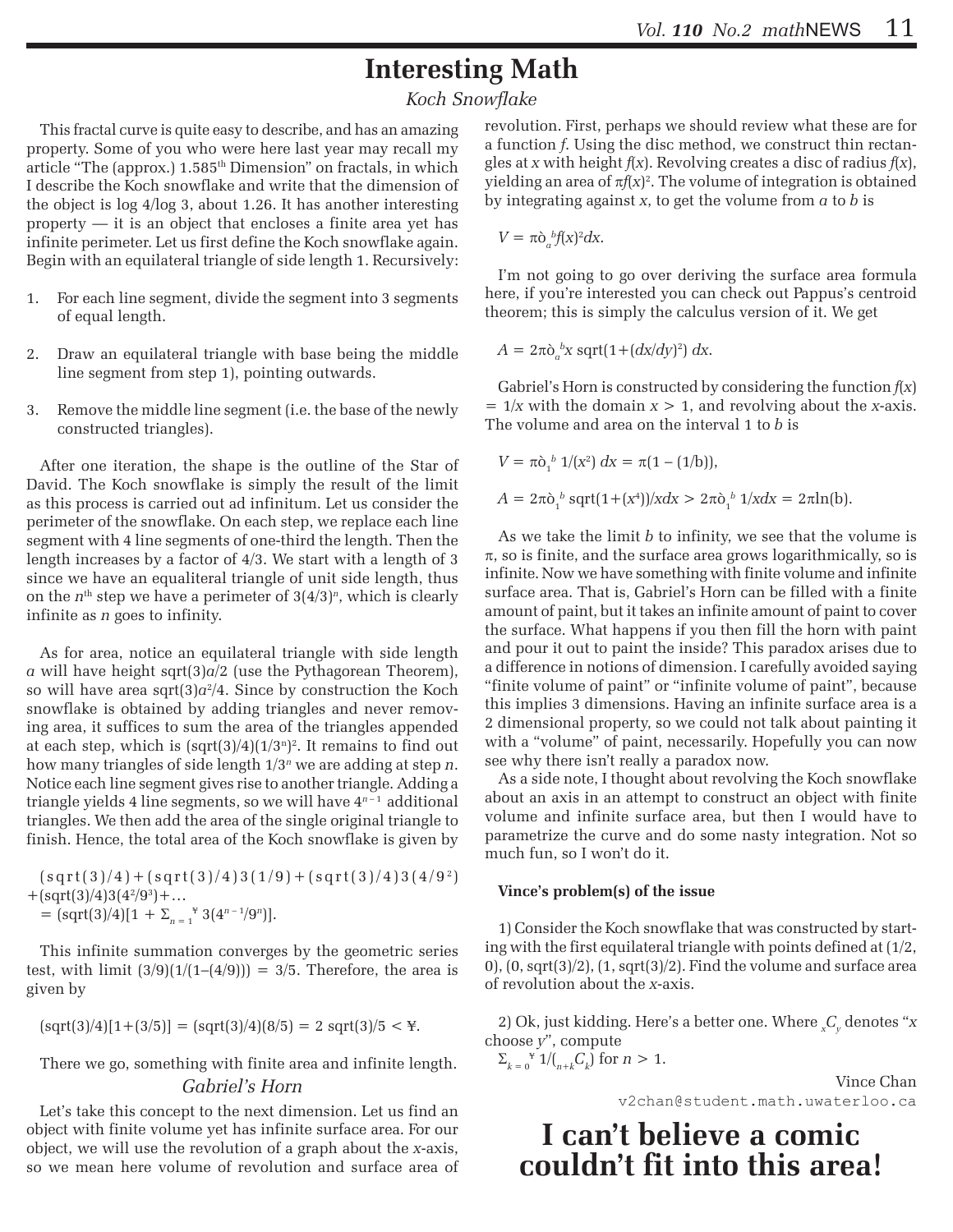### **Headshot**

### *To the tune of* Headlock *by Imogen Heap*

Distant bickerings, there's a blue sniper beam The spawn time's bringing them all back again. Great adventures, faces in my crossair I'm going outside to take them all out.

#### **Chorus**

 You take too long to stop, got your face with a headshot. I don't believe I got a hit.

 You take too long to stop, got your face with a headshot. I get double the points for this.

Wear a different face, just someone like my team. Thrust a dagger in unexpecting backs. With big intentions, still posted at my station Always get a shock from my Razorback.

#### **Chorus (2 times)**

You've been jumping, you've been hiding. And you look half dead through my scope. Monitoring you, I must kill you. You get close and I'll toss the jar.

#### **Chorus (until end)**



Angelo



### **A Spy is here!**

*To the tune of* Disturbia *by Rihanna*

What's wrong with me? Why am I dressed like this? I'm going killing now.

No more juice in the watch Can't even keep me cloakin'. Nothing heard, nothing said 'Cause there's a knife in their back. There's cardboard on my head They think I'm their friend with it. Feels like I'm going to stab, yeah!

#### **Chorus**

 I'm a spy in the night to come and stab you. I can creep up behind you and look like you. A zapper in my hands, it can drain things too. I'm too far to stab you. Throw on your flame throwers; I'm in your base with your intel. Ain't gonna play nice, watch out, you think I'm a medic. Better think twice, your stream of shots will be halted. You can't be faulted because; You know that there's a Spy in here! It's like your back's holding a knife A Spy's in here! Am I stabbing you tonight? A Spy's in here! Ain't used to look-a-likes. A Spy's in here! A Spy's in here!

Many bodies on the floor, it's like they dropping like flies. Disconnectin' your warp, making engie's things die. I gotta get out and take this intel out. I'm too far to stab you.

#### **Chorus**

Release you from this life you're in Trying to maitain that I'm infiltratin'. But you shout "Go! Go! Go!" I think your mother is oh, oh, oh.

#### **Chorus**

### **Graduating?**

### *Then the Math Grad Committee needs your help!*

If you're going to be graduating within the next year and want to make sure that you leave with a big smile, then you should join up to help out with the Math Grad Committee! MGC is responsible for raising funds for and the organizing of Grad Ball! MGC also makes the Math Faculty's yearbook! If you want to have a great finish to a great academic career, and I know that you do, then send a quick e-mail to mathgrad.2010@gmail. com and let us know what you want to do to help out.

> Michaelangelo Finistauri MGC Chair, Graduating Year 2010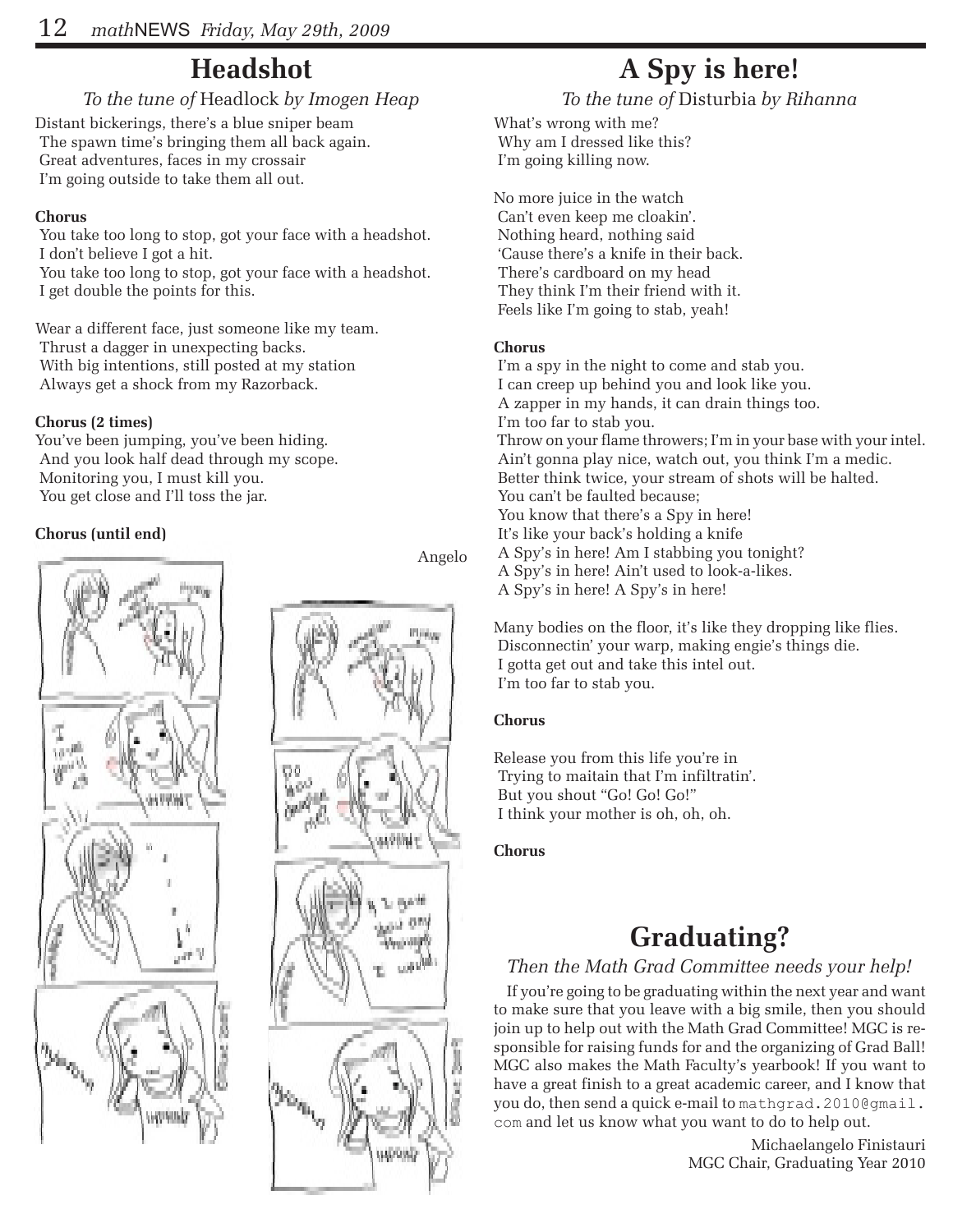**MACILIA NEWS** 

CAN'T SLEEP...



AS A UNITAL ENTHUSTAST

# The Mary forms of Reference's Indiagrades

| ĵ       | The Straight Line<br>The Right Bracket | "I quality on Hillmann"<br>"Labitat publ comp"                                                                                                                             |
|---------|----------------------------------------|----------------------------------------------------------------------------------------------------------------------------------------------------------------------------|
| Σ       | The Reverse 2                          | The my provides while                                                                                                                                                      |
| τ<br>Đ, | The Jamille Mar-                       |                                                                                                                                                                            |
| ς       | The Suit                               | $\gamma$ (the TacKerbs means)                                                                                                                                              |
| ę<br>Ŵ  | The Hypothit                           | $\begin{array}{l} \sum\limits_{i\in\mathbb{N}}d_{\text{cusp}}\text{mod}\ \text{for}\ \text{mod}\ \text{mod}\ \text{d} \\ \text{in}\ \text{Hom}\ \text{Set} \\ \end{array}$ |
|         | The findingle                          | L'en celturaleg per                                                                                                                                                        |



**Cities**